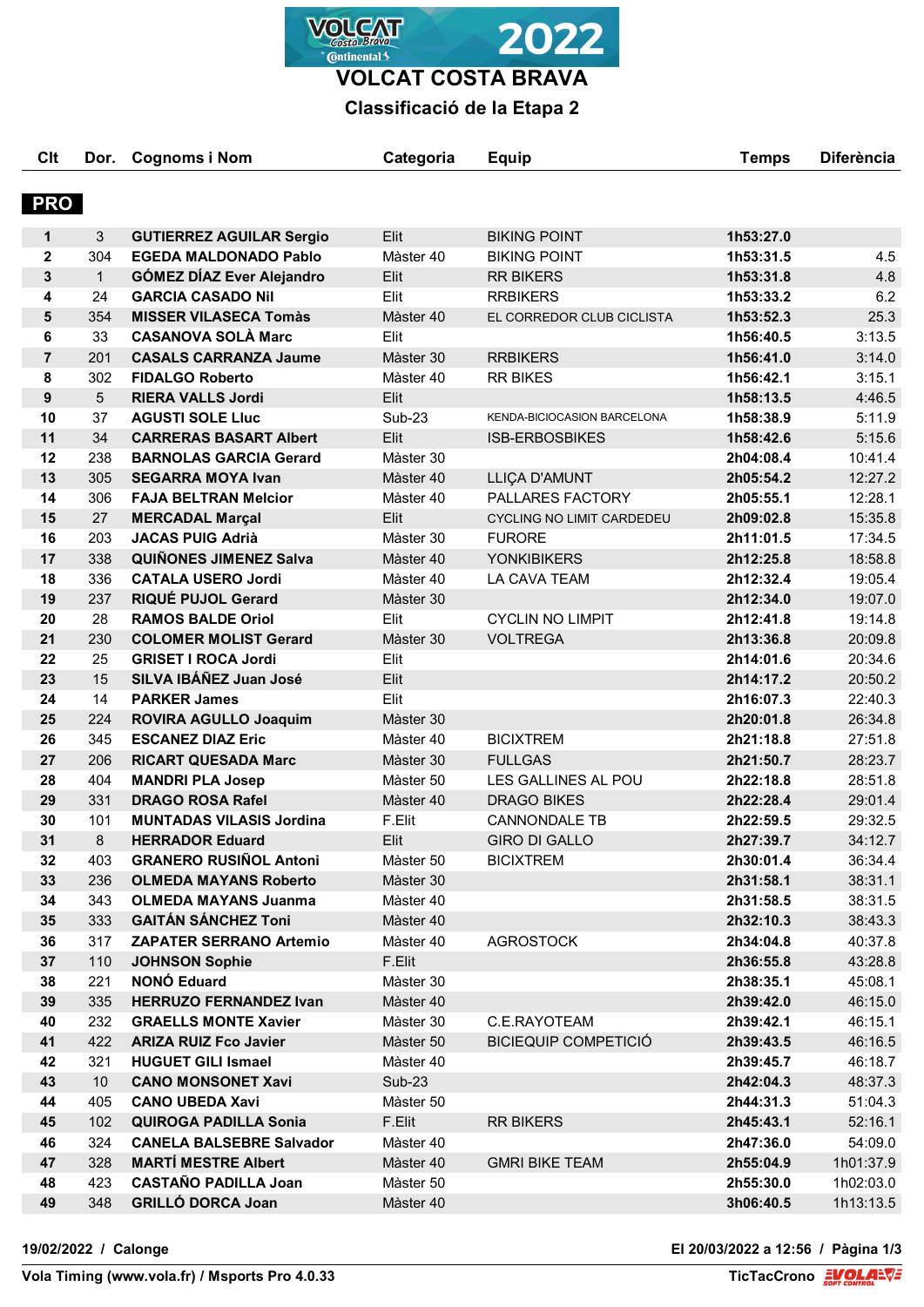

**VOLCAT COSTA BRAVA Classificació de la Etapa 2**

| Clt | Dor. | <b>Cognoms i Nom</b>                | Categoria   | <b>Equip</b>                   | Temps     | <b>Diferència</b> |
|-----|------|-------------------------------------|-------------|--------------------------------|-----------|-------------------|
|     |      |                                     |             |                                |           |                   |
| 50  | 322  | <b>BETRIÁN QUIBUS Dani</b>          | Màster 40   |                                | 3h07:47.6 | 1h14:20.6         |
| 51  | 105  | <b>REINA CORVILLO Judit</b>         | F.Màster 30 | <b>CLUSB CICILSTA BANYOLES</b> | 3h08:04.4 | 1h14:37.4         |
| 52  | 413  | <b>GONZALEZ MENDEZ Joaquin</b>      | Màster 60   |                                | 3h08:13.7 | 1h14:46.7         |
| 53  | 11   | <b>JIMENEZ TOBAL Axel</b>           | Elit        | INTEGRAL CAR KIA PC MORENITO   | 3h09:18.7 | 1h15:51.7         |
| 54  | 325  | <b>GALISTEO CABANILLAS Carlos</b>   | Màster 40   |                                | 3h11:35.7 | 1h18:08.7         |
| 55  | 425  | <b>VILLANUEVA CAMPO Jose Manuel</b> | Màster 50   | <b>TRINXACADENES</b>           | 3h26:55.4 | 1h33:28.4         |
| 56  | 316  | <b>CABANERO ORUS Marcal</b>         | Màster 40   |                                | 3h32:06.6 | 1h38:39.6         |
| 57  | 109  | <b>GOMEZ CARRION Raquel</b>         | F.Màster 40 | <b>SPRINTBIKE</b>              | 3h41:16.4 | 1h47:49.4         |
| 58  | 310  | <b>CERVERA IBARZ Sergio</b>         | Màster 40   | KENDA BICIOCASION BARCELONA    | 3h41:16.8 | 1h47:49.8         |

## **OPEN**

| $\mathbf 1$    | 1108 | <b>CASAS SORIGUERA Albert</b>      | Open     |                                   | 2h12:06.4 |         |
|----------------|------|------------------------------------|----------|-----------------------------------|-----------|---------|
| $\mathbf 2$    | 559  | <b>GAYA RUANO Juan</b>             | Open     |                                   | 2h13:57.8 | 1:51.4  |
| 3              | 1110 | <b>GALISTEO CABANILLAS Sergio</b>  | Open     | <b>PROKITCHENSADDICTBIKESTEAM</b> | 2h14:14.9 | 2:08.5  |
| 4              | 530  | <b>ORTAVENT Paul</b>               | Open     |                                   | 2h14:23.5 | 2:17.1  |
| 5              | 602  | <b>DRIDI Sébastien</b>             | Open     | <b>MARDISTES</b>                  | 2h16:29.7 | 4:23.3  |
| 6              | 1103 | PAJUELO MUÑOZ Javier               | Open     |                                   | 2h16:40.0 | 4:33.6  |
| $\overline{7}$ | 845  | <b>C.C PALAFRUGELL</b>             | Open Duo | <b>C.C PALAFRUGELL</b>            | 2h22:40.7 | 10:34.3 |
| 8              | 1112 | <b>PAGÈS MOLINA Facu</b>           | Open     |                                   | 2h24:52.0 | 12:45.6 |
| $\mathbf{9}$   | 508  | <b>MUNNE BIOSCA Artur</b>          | Open     |                                   | 2h25:23.1 | 13:16.7 |
| 10             | 642  | <b>MASET RUSTALLET Adria</b>       | Open     |                                   | 2h26:48.2 | 14:41.8 |
| 11             | 615  | <b>CAMPS COSTA Sergi</b>           | Open     |                                   | 2h27:47.6 | 15:41.2 |
| 12             | 618  | <b>GUARDIOLA MARTINEZ Eduard</b>   | Open     |                                   | 2h28:43.5 | 16:37.1 |
| 13             | 590  | <b>MARIN GINESTA Marc</b>          | Open     | <b>TOFU TENDRE</b>                | 2h28:45.1 | 16:38.7 |
| 14             | 587  | <b>BARRUFET TORREGUITART Josep</b> | Open     |                                   | 2h32:07.8 | 20:01.4 |
| 15             | 1104 | <b>COLOM DOMÈNECH Arnau</b>        | Open     |                                   | 2h34:14.3 | 22:07.9 |
| 16             | 1102 | <b>HUESO MORELL Xavier</b>         | Open     |                                   | 2h34:45.5 | 22:39.1 |
| 17             | 507  | <b>ALTARRIBA BARCENILLA Oscar</b>  | Open     |                                   | 2h36:19.9 | 24:13.5 |
| 18             | 584  | <b>GASSOL LLUIS Guillem</b>        | Open     |                                   | 2h36:20.6 | 24:14.2 |
| 19             | 635  | <b>MARTINEZ COMALADA Litus</b>     | Open     |                                   | 2h36:42.1 | 24:35.7 |
| 20             | 619  | <b>GUERRA SANTOS Sergio</b>        | Open     | <b>RUFACC</b>                     | 2h36:42.2 | 24:35.8 |
| 21             | 1107 | <b>MONLEÓN HERNÁNDEZ Armand</b>    | Open     | JOYRIDE RACE SERVICE              | 2h38:48.2 | 26:41.8 |
| 22             | 564  | <b>JUAN VILLAREJO Marc</b>         | Open     |                                   | 2h40:02.7 | 27:56.3 |
| 23             | 515  | <b>GUTIERREZ MUÑOZ Gabriel</b>     | Open     | <b>TRIRELAY</b>                   | 2h40:18.7 | 28:12.3 |
| 24             | 582  | <b>TURMO GONZALEZ Santi</b>        | Open     | <b>ANTIMASK</b>                   | 2h42:33.8 | 30:27.4 |
| 25             | 814  | <b>LOS PRIMOS</b>                  | Open Duo | <b>LOS PRIMOS</b>                 | 2h42:53.1 | 30:46.7 |
| 26             | 1109 | <b>ANTEQUERA GUERRERO Esteban</b>  | Open     | CMLR&DTQ                          | 2h44:10.7 | 32:04.3 |
| 27             | 600  | <b>ARIAS DIAZ Jose</b>             | Open     | <b>MVSPOOLS</b>                   | 2h44:57.1 | 32:50.7 |
| 28             | 599  | <b>ESTAPE BOTER Aleix</b>          | Open     | <b>MV SPOOLS TEAM</b>             | 2h44:57.4 | 32:51.0 |
| 29             | 640  | <b>CASALS CATALAN Jordi</b>        | Open     |                                   | 2h45:57.4 | 33:51.0 |
| 30             | 823  | <b>LA RITA</b>                     | Open Duo | <b>LA RITA</b>                    | 2h46:14.5 | 34:08.1 |
| 31             | 620  | <b>CALER ARROYO Carlos</b>         | Open     | <b>RUFA CC</b>                    | 2h47:44.1 | 35:37.7 |
| 32             | 815  | <b>RAVETBIKES-SOBREBICI</b>        | Open Duo | RAVETBIKES-SOBREBICI              | 2h48:33.2 | 36:26.8 |
| 33             | 1151 | <b>CORBERA</b>                     | Open Duo | <b>CORBERA</b>                    | 2h49:30.2 | 37:23.8 |
| 34             | 527  | <b>MAJADAS ESPINOSA Enric</b>      | Open     | <b>FUMLEE TEAM</b>                | 2h51:09.1 | 39:02.7 |
| 35             | 833  | <b>NARBONNE</b>                    | Open Duo | <b>NARBONNE</b>                   | 2h53:00.6 | 40:54.2 |
| 36             | 596  | <b>INGLÉS RUIZ Enric</b>           | Open     |                                   | 2h53:05.2 | 40:58.8 |
| 37             | 834  | <b>RUTITANS</b>                    | Open Duo | <b>RUTITANS</b>                   | 2h54:25.3 | 42:18.9 |
| 38             | 847  | <b>PEDAL MAIA</b>                  | Open Duo | PEDAL MAIA                        | 2h55:21.4 | 43:15.0 |

**19/02/2022 / Calonge El 20/03/2022 a 12:56 / Pàgina 2/3**